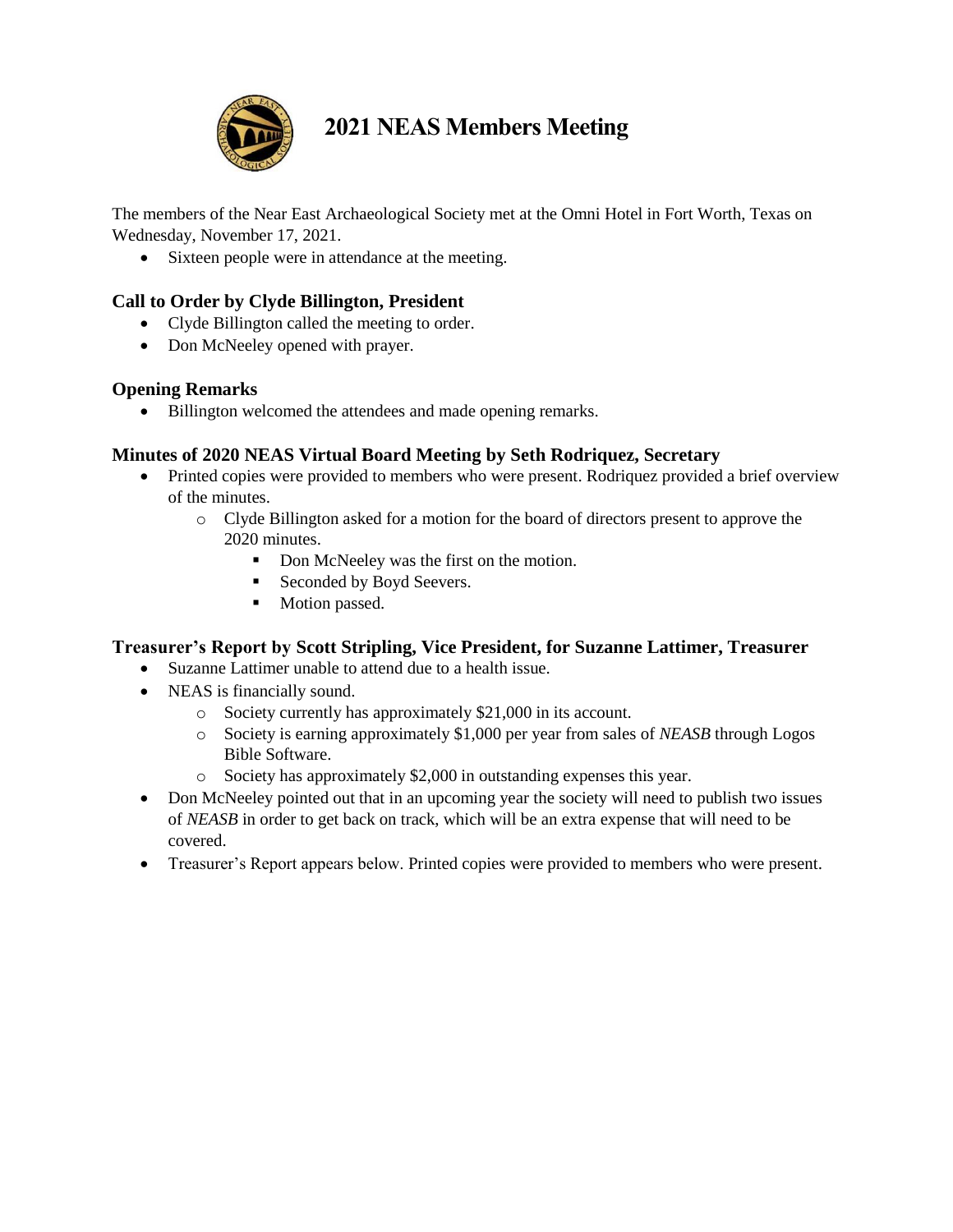## NEAR EAST ARCHAEOLOGICAL SOCIETY

| <b>Tidewater Bible College</b> |                 |                       |                       |                            |                                |  |
|--------------------------------|-----------------|-----------------------|-----------------------|----------------------------|--------------------------------|--|
|                                | 200<br>100<br>0 | 184<br>177<br>89      | 198<br>88             | 111<br>91                  | <b>Current Membership</b>      |  |
| Individuals<br>Institutions    |                 | 2017                  | 2018                  | 2019<br>2020               | 2021                           |  |
| <b>Activity</b>                | <b>Notes</b>    | Completed 2020 Budget | <b>Notes</b>          | <b>Current 2019 Budget</b> | Proposed 2022<br><b>Budget</b> |  |
| <b>Beginning Balance</b>       | Jan. 1, 2021    | \$21,928.29           | Nov. 10, 2021         | \$22,735.62                |                                |  |
| Income/Deposits                |                 | \$6,077.04            |                       | \$7,472.56                 |                                |  |
| Interest                       |                 | \$1.66                |                       | \$0.86                     |                                |  |
| Expenditures                   |                 | \$6,577.11            |                       | \$6,577.11                 | \$6,839.97                     |  |
| <b>Obligations - NEASB</b>     |                 | \$0.00                | <b>2020 NEASB</b>     | \$1283.84                  | \$1,500.00                     |  |
| <b>Obligations - Artifax</b>   |                 | \$2,202.34            |                       | \$1,721.84                 | \$2,200.00                     |  |
| <b>Miscellaneous</b>           |                 | \$3985.89             |                       | \$384.97                   | \$400.00                       |  |
| <b>Program Expenses</b>        |                 | \$0.00                | Booth &<br>honorarium | \$1334.09                  | \$600.00                       |  |
| Web hosting                    |                 | \$174.75              |                       | \$174.75                   | \$175.00                       |  |
| Administration                 |                 | \$729.87              |                       | \$580.00                   | \$1,080.00                     |  |
| Student Scholarship            |                 | \$500.00              |                       | \$0.00                     | \$500.00                       |  |
|                                |                 |                       |                       |                            |                                |  |
| <b>Uncommitted Funds</b>       |                 |                       |                       |                            | \$16,791.10                    |  |
| <b>Yearly Profit/Loss</b>      |                 | $-$500.07$            |                       | \$895.45                   |                                |  |
| <b>Current Balance</b>         |                 | \$21,428.22           |                       | \$23,631.07                |                                |  |

Prepared by Suzanne Lattimer, NEAS treasurer

### **Nominating Committee Report by Mark Hassler, Chair**

- In the last three years, the society has gradually reduced the number of board members by ten. This was an intentional reduction approved by the board of directors due to the fact that the board had become too large. As board members have moved off, they have not been replaced.
- The Class of 2024 for the Board of Directors includes four members of the Class of 2021:
	- o Clyde Billington
	- o Suzanne Lattimer
	- o Chet Roden
	- o Boyd Seevers
- The full Nominating Committee Report appears below, including revisions that were submitted to the secretary by Hassler on December 10, 2021 with the following explanation: "In light of the discussion at this year's meeting regarding attendance issues, I removed three more names from the list of recommended directors: Efraín Velázquez, John Wineland, and Adeeb Mickahail."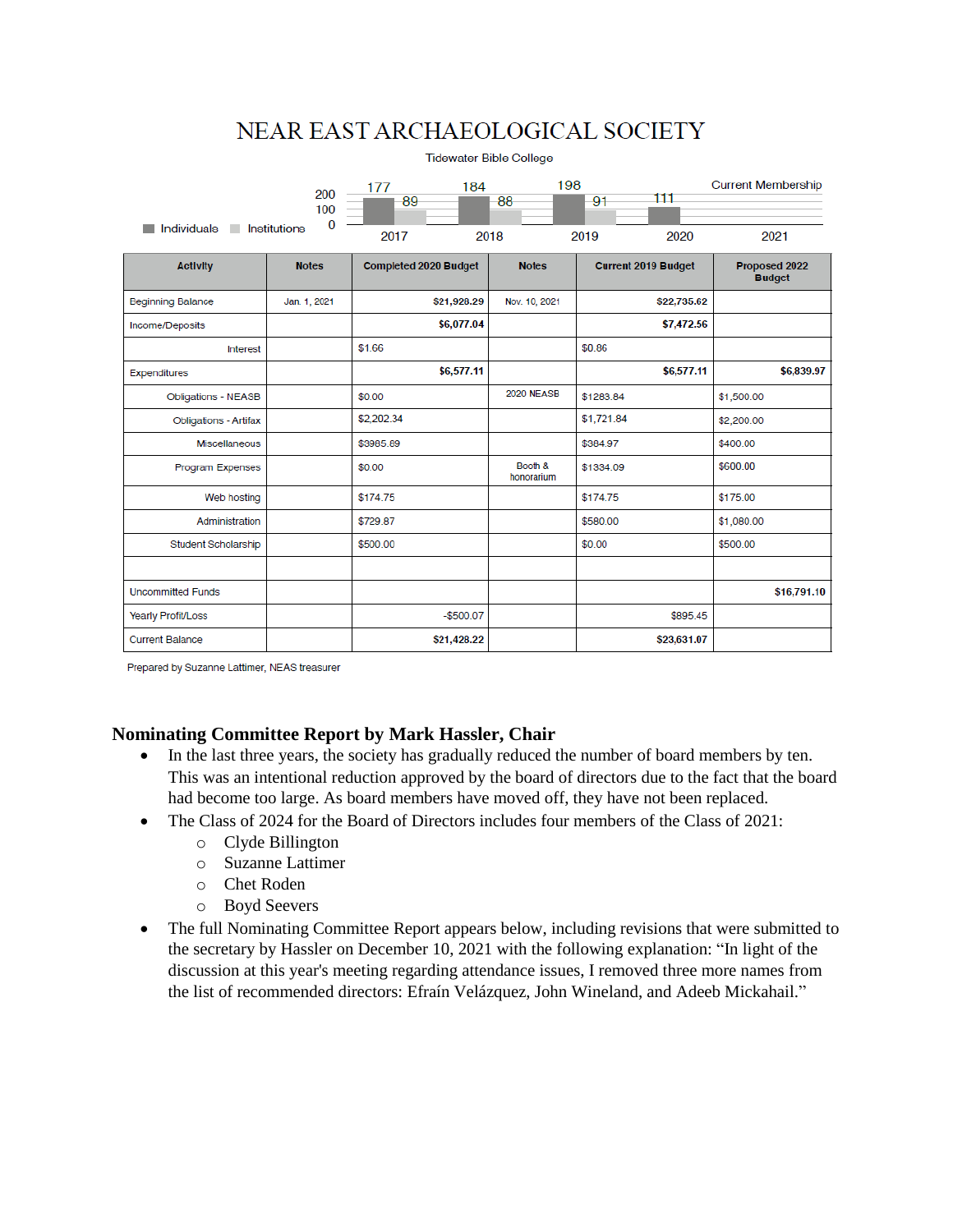## **Annual Report of the Nominating Committee**

National Meeting of the Near East Archaeological Society Fort Worth, Texas November 16-18, 2021

Prepared by the Chair of the Nominating Committee Mark Hassler (mhassler@vbts.edu)

#### **Board of Directors**

The executive committee established three conditions for renewal of board membership: willingness to serve actively, payment of society membership fees, and attendance of at least two of the last three meetings. The nominating committee recommends the following names for the class of 2024.

| Class of 2022                                                                        | Class of 2023                                                                               | Class of 2024                                                      |
|--------------------------------------------------------------------------------------|---------------------------------------------------------------------------------------------|--------------------------------------------------------------------|
| Donald McNeeley<br>Doug Petrovich<br>Randal Price<br>Robert Smith<br>Scott Stripling | Gary Byers<br>Adam Dodd<br>Mark Hassler<br>Ralph Hawkins<br>Chris McKinny<br>Seth Rodriquez | Clyde Billington<br>Suzanne Lattimer<br>Chet Roden<br>Boyd Seevers |
|                                                                                      |                                                                                             |                                                                    |

#### **Executive Officers and Chairs**

President: Clyde Billington—second term expires in 2022 Vice President: Scott Stripling—term expires in 2022; eligible for a second term Secretary: Seth Rodriquez—term expires in 2024; eligible for a second term Treasurer: Suzanne Lattimer Program Chair: Donald McNeeley Nominating Committee Chair: Mark Hassler—term expires in 2022; eligible for a second term Publications Committee Chair: James Borland

#### Near East Archaeological Society Bulletin

Editor: Chris McKinny Editorial Board: James Borland (Chair), Sara Fudge, Eugene Merrill, Rodger Young

#### Near East Archaeological Society Newsletter: Artifax

Editor: Gordon Govier

#### **Term Limits for Executive Officers**

President and Vice President: three-year term; eligible for a second term Secretary: five-year term; eligible for a second term Treasurer: term length not stipulated due to need for steady banking Program Chair: term length not stipulated Nominating Committee Chair: three-year term; eligible for a second term Publications Committee Chair: term length not stipulated